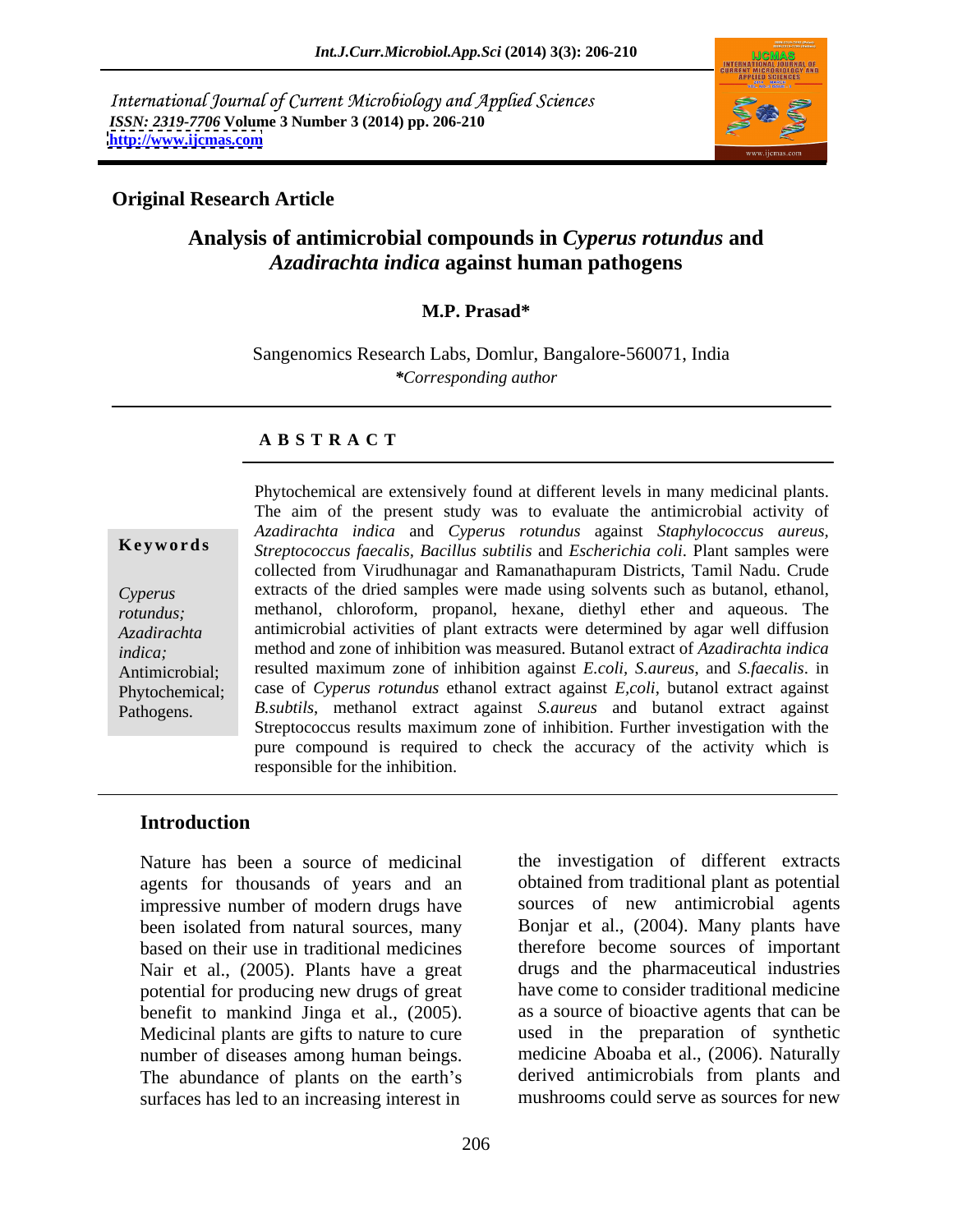antimicrobial drugs Gibbons. (2005). The refrigeration conditions. The pathogenic systematic screening of antibacterial plant extracts represents a continuous effort to find new compounds with the potential to Muller Hinton agar plates for well act against multi-resistant bacteria Suffredini et al., (2004). Cyperus rotundus is a well - known plant in Indian **Antibacterial Testing** traditional medicine Puratchikody et al., (2006). The oils of *Mentha spicata, Azadirachta indica, Eugenia* out using the agar well diffusion method. *caryophyllata, Withania somnifera* and Muller- Hinton agar was prepared and Zingiber officinale exhibited moderate poured into the sterile petri plate, allowed activity Sunita and Mahendra, (2008). This to solidify. Organisms was swabbed on the work was therefore undertaken to surface of the MH agar medium and wells authenticate the plant's antibacterial were punched on the medium by using

The plants were obtained from we went was included in infinition. Virudhunagar and Ramanathapuram and  $\frac{m}{\sqrt{m}}$  and there is no growth of the Districts, Tamil Nadu, India. The plants were collected during the month of

# **Preparation of Extract CONFIDENTIAL RESULTS AND INCONSTRUMENT RESULTS AND DISCUSSION**

The plant samples were taken and dried under shade and the dried samples were weighed and made into powder. Solvents extracts of Cyperus rotundus and like butanol, ethanol, methanol, propanol, hexane, diethyl ether, aqueous and bacterial pathogens by agar well diffusion chloroform are used for Cyperus rotundus. method. The result of preliminary Solvents used for Azadirachta indica includes butanol, methanol, propanol, hexane and ethanol. 50gms of the plant material was taken with 500ml of solvent *indica* and *Cyperus rotundus* using various and was put for soxlet extraction then solvents against human pathogens filtered. The filtrate was evaporated to a thick residue based on the boiling point of

The test organisms were clinical isolates which were maintained in under

bacteria were cultured on nutrient broth at 37ºC for 24 hours, before inoculation on diffusion assay.

## **Antibacterial Testing**

potentials. 6mm cork borer, Each well in the plate **Materials and Methods** inoculated agar plates were incubated at **Plant materials example 1** the diameter of inhibition zone to each January.<br>
activity against the test organisms. Antibacterial activity test was then carried surface of the MH agar medium and wells were punched on the medium by using was filled with 50µl of plant extract. The 37ºC for 4 hours. After incubation period well was measured in millimeter. The inhibition zone is the area surrounding the well and there is no growth of the inoculated microorganisms. Solvents were used as controls to check its inhibitory

# **Results and Discussion**

In the present investigation various extracts of *Cyperus rotundus Azadirachta indica* were tested against the screening test was summarized.

Antibacterial activities for *Azadirachta*  solvents against human pathogens depicted in Figure (1 and 2).

the solvents. Butanol extract of Azadirachta indica **Micro-organisms Tested** against E.coli, S.aureus, and S.faecalis. In resulted maximum zone of inhibition case of *Cyperus rotundus* ethanol extract against *E,coli*, butanol extract against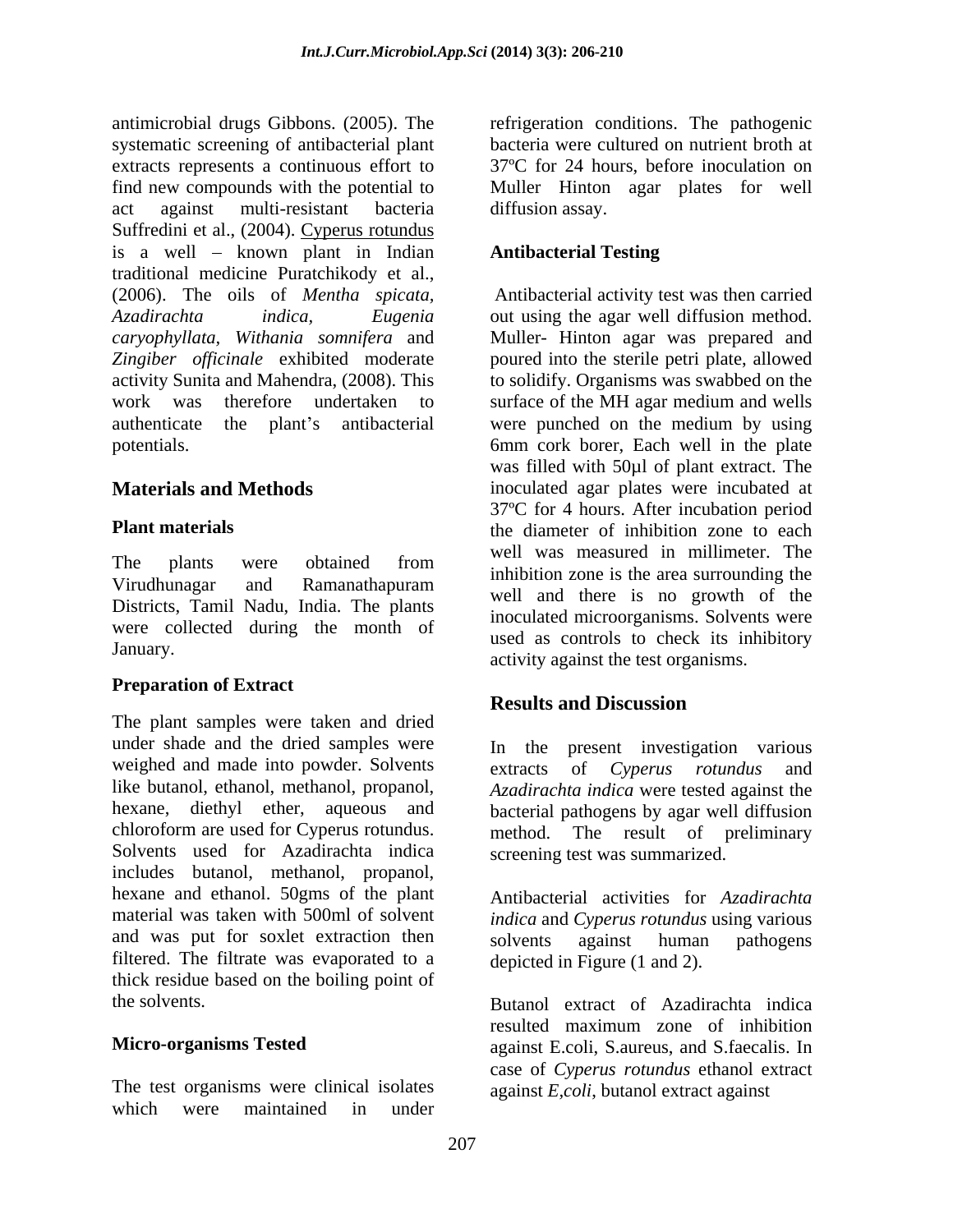

**Figure.1** Antibacterial activity of *Azadirachta indica*

 **Figure.2** Antibacterial activity of *Cyperus rotundus*



*B.subtilis*, methanol extract against *S.aureus* and butanol extract against *S.*

plants possess antimicrobial properties including the parts which include; flower, bark, stem, leaf, etc. it has been shown that when solvents like ehanol, hexane and methanol are used to extract plant antimicial and the extract of them are able to exhibit chemicals, most of them are able to exhibit inhibitory effect on both gram positive and gram negative bacteria Bushra and Ganga,<br>
Gram positive bacteria are more

*faecalis* resulted in maximum zone of extracts of the *A indica* and *C rotundus* inhibition. were subjected to a preliminary screening Several workers have reported that many standard bacteria (B.subtilis, E.coli, *B.subtilis*, methanol extract against ethanol, methanol, propanol, hexane, *S. aucrus* and chloroform *extracts* of the *A* indica and *C roturalus* infibition. Several workers of the *A* indica and *C roturalus* inf for antimicrobial activity against four standard bacteria (*B.subtilis*, *S.aureus* and *S.faecalis*). It is important to investigate scientifically those plants which have been used in traditional medicines as potential sources of novel antimicrobial compounds Mitscher et al., (1987).

Various workers have already shown that Gram positive bacteria are more susceptible towards plants extracts as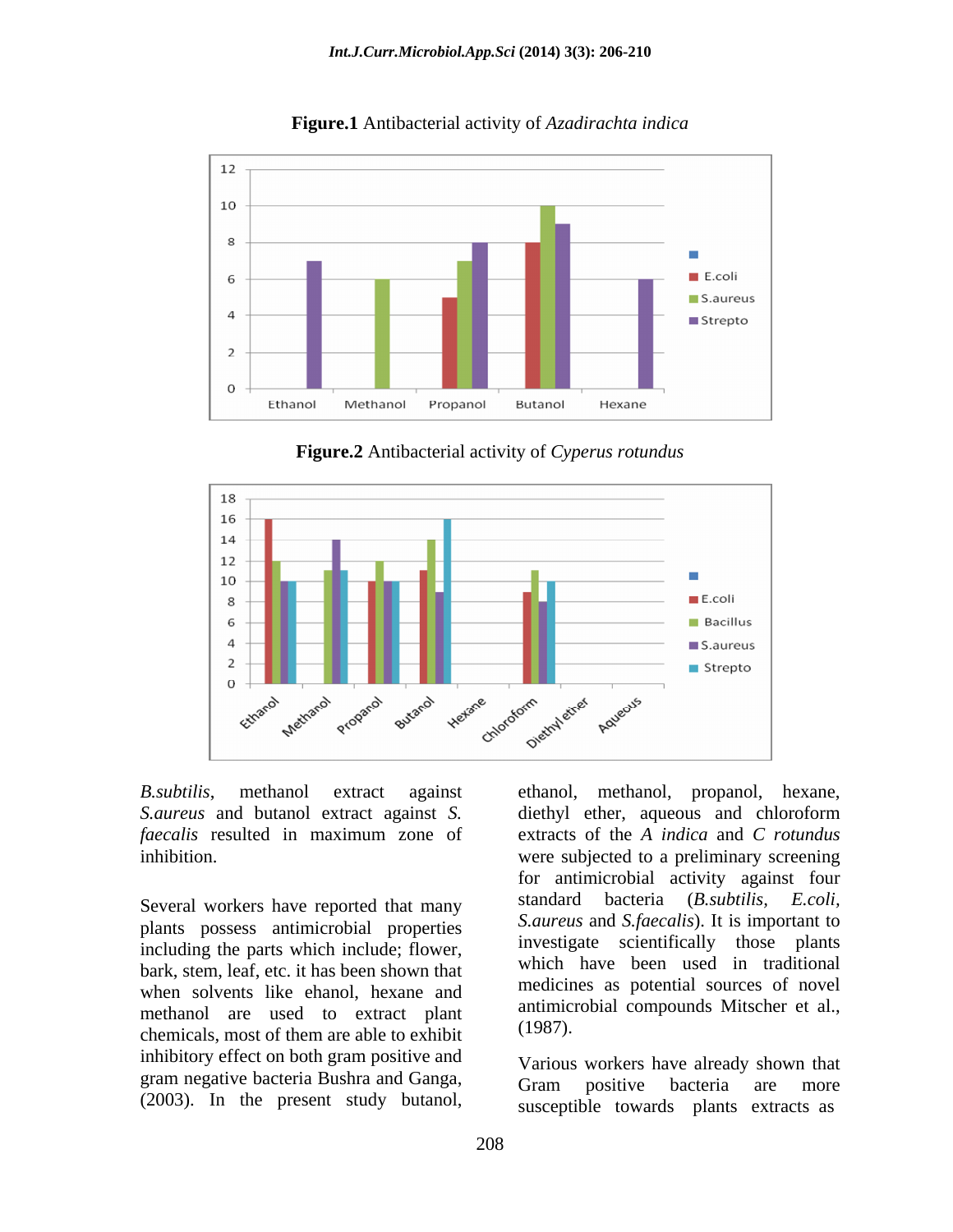compared to Gram negative bacteria Lin et al., (1999) Parekh and Chanda, (2006). These differences may be attributed to fact Bonjar, glls and Farrokhi, P.R 2004. that the cell wall in Gram positive bacteria Antibacillus activity of some plants is of a single layer, whereas the Gram negative cell wall is multilayered structure Yao et al., (1995). As mentioned above it Bushra Beegum, N.R. and T. Ganga Devi, was clear from the present study the zone of inhibition was high in gram positive bacteria than the gram negative bacteria. Butanol extract of *A.indica* resulted in maximum zone of inhibition against

The aqueous and ethanolic extracts of 63-78. *Launaea procumbens Roxb*. (Labiateae), Jigna parekh and Sumitra Chanda 2006. *Vitis vinifera L.Vitaceae* and *Cyperus rotundus L*. (Cyperaceae) were evaluated for antimicrobial activity activity against clinically important bacteria. Both, and Cyperus rotundus L. Cyperaceae. ethanolic and aqueous extracts of *Cyperus rotundus L*. showed similar activity as that of *Launaea procumbens Roxb* Jigna and Jigna parekh., Sumitra, V and Chanda Sumitra (2006). Ethanol extract of 2008. Antibacterial Activity of *C.rotundus* against *E.coli*, methanol Aqueous and Alcoholic Extracts of 34 extract against *S.aureus* and butanol extract against *B.subtilis* and *S.faecalis* showed maximum zone of inhibition 32:63-71. compared to other extracts. Aqueous Lin,J., Opoku, A.R., Geheeb-Keller, M., extract of *Cyperus rotundus* resulted in no inhibition. Jager, A.K., van staden, J. 1999:

It is not surprisingly that there are differences in the antibacterial activities of the extracts of the tested plants. This could be due to the phytochemical differences 274. between plants. Further studies are needed Mitscher, L.A., S.Drake, S.R. Gollapudi to identify the pure component and and S.K. Okwute, 1987. A modern establish the exact mechanism for antibacterial action of the plant extract. agents. J.Natural Products, 50: 1025-

2006. Antibacterial Effect of Edible Plant Extract on Escherichia coli

0157:H7, Pakistan Journal of Nutrition, 5 4: 325-327.

- used in traditional medicine of Iran. Niger. J. Nat. Prod. Med, 8: 34-39.
- 2003. Antibacterial activity of selected Seaweeds from Kovalam south West coast of India. Asian Jr. of Microbiol. Biotech. Env. Sc., 53: 319-322.
- *E.coli, S.aureus* and *S.faecalis.* bacterial resistance modulators and Gibbons, S 2005 . Plants as a source of anti-infectious agents. Phyto. Rev, 4: 63-78.
	- In-vitro Antimicrobial Activities of Extracts of Launae procumbens Roxb. Labiateae, Vitis vinifera L. Vitaceae African journal of Biomedical Research, 9: 89-93.
	- 2008. Antibacterial Activity of Indian Medicinal Plants against some Staphylococcus species, Turk J. Biol, 32: 63-71.
	- Hutchings, A.D., Terblanche, S.E., Preliminary screening of some traditional zulu medicinal plants for anti-inflammatory and antimicrobial activities. JEthnopharmacol. 68: 267- 274.
	- and S.K. Okwute, 1987. A modern look at folkloric use of anti-infective 1040.
- **References** Nair,R., Kalariya, T and Chanda, S 2005. Aboaba, O.O., Smith, S.I and Olude, F.O Antibacterial activity of some selected indian medicinal flora. Turk J Biol, 29: 41-47.
	- Parekh, J., Chanda, S. 2006: In vitro